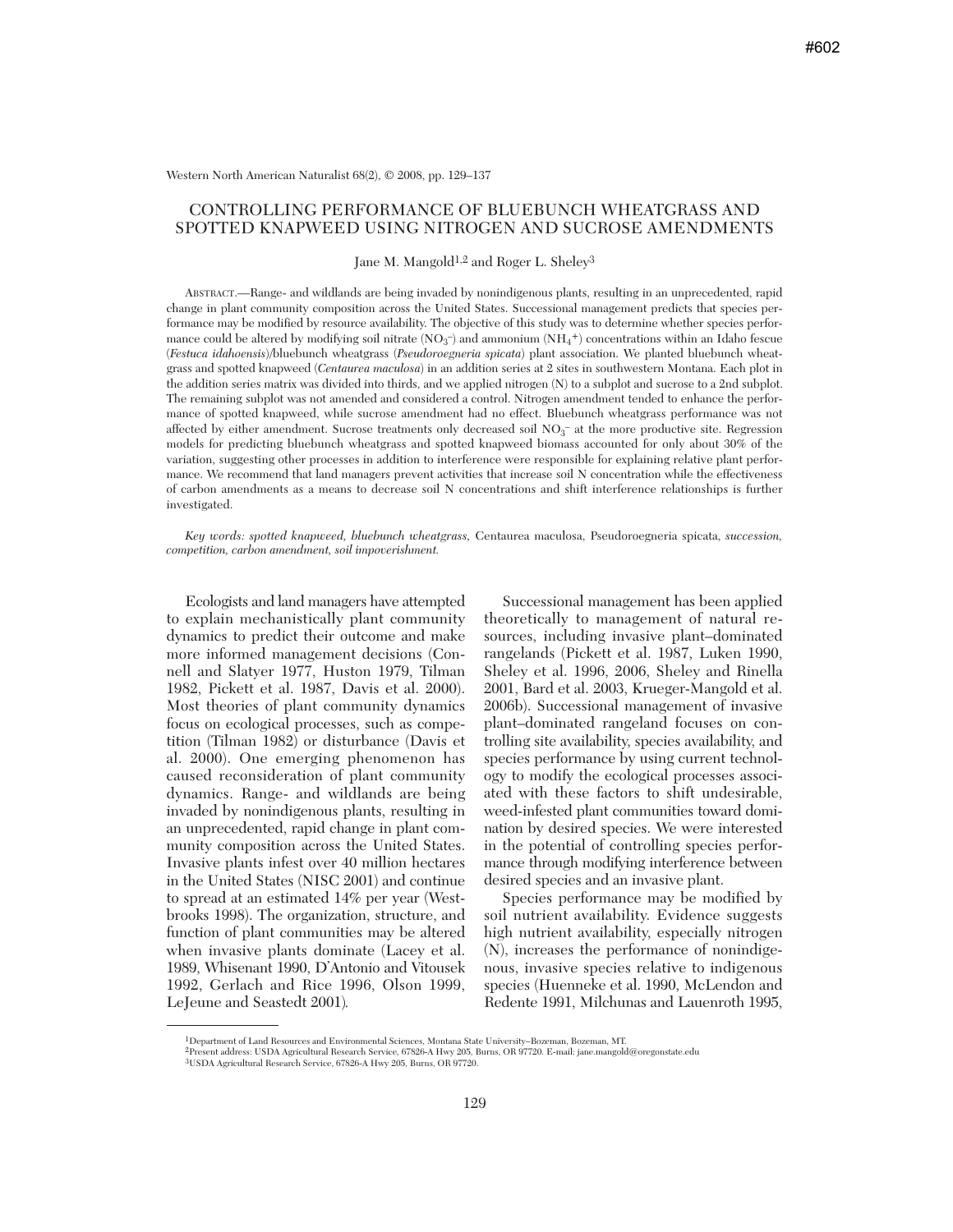Burke and Grime 1996, Maron and Connors 1996, Kolb et al. 2002, Blumenthal et al. 2003). For example, McLendon and Redente (1991) found that the invasive annual grass cheatgrass (*Bromus tectorum* L.) remained dominant when they applied N to a shrub-steppe community in Colorado. Similarly, Story et al. (1989) found that applications of N fertilizer increased biomass of spotted knapweed (*Centaurea maculosa* Lam.) more than that of competing grasses in western Montana.

Carbon may be applied to reduce N availability and alter the performance of invasive species during restoration projects (Morgan 1994, Alpert and Maron 2000, Paschke et al. 2000, Blumenthal 2003, Svejcar 2003). Carbon addition increases soil microbial biomass, and N is immobilized by the microbial community, creating a temporary depletion of plant-available N and soil N concentrations more indicative of late successional stages (Redente et al. 1992, Morgan 1994). To date, studies testing the effectiveness of carbon additions as a management tool for nonindigenous species have produced mixed conclusions (Seastedt et al. 1996, Hopkins 1998, Reever Morghan and Seastedt 1999, Alpert and Maron 2000, Lowe et al. 2002, Blumenthal 2003, Brockington 2003).

Addition series interference studies have been used increasingly in weed-infested range and wildland systems to quantify interference between desired vegetation and invasive plants (Sheley and Larson 1995, Jacobs et al. 1996, Velagala et al. 1997, Radosevich et al. 1997, Young and Mangold 2008). We conducted a study that quantified interference between bluebunch wheatgrass (*Pseudoroegneria spicata* Pursh) and spotted knapweed when treated with carbon and N amendments. An earlier study suggested that for spotted knapweed to maintain its biomass, it required a soil nitrate (NO3 –) concentration 10 times greater than what bluebunch wheat grass required, indicating that its performance should be decreased relative to bluebunch wheatgrass as soil  $NO<sub>3</sub>$ <sup>-</sup> decreases (Krueger-Mangold et al. 2006a). Based on those results, we hypothesized that spotted knapweed would increase its biomass and interference ability relative to bluebunch wheatgrass with increasing soil  $NO<sub>3</sub><sup>-</sup>$  and ammonium  $(NH_4^+)$  concentration (i.e., with N amendment). We hypothesized that bluebunch wheat grass would increase its interference ability relative to spotted knapweed with decreasing soil  $NO_3^-$  and  $NH_4^+$  concentration (i.e., with sucrose amendment).

## STUDY SITES

The study was conducted on 2 sites in western Montana characterized as an Idaho fescue (*Festuca idahoensis* Elmer)/bluebunch wheatgrass habitat type (Mueggler and Stewart 1980). Site 1 is at Red Bluff Research Ranch about 2 km east of Norris, Montana  $(45^{\circ}35'N, 111^{\circ}39'W;$  hereafter referred to as Red Bluff). Elevation is 1505 m, and annual precipitation is 305 mm. Soils are a fineloamy, mixed, frigid Calcidic Argiustoll. Site 2 is in Story Hills about 5 km northeast of Bozeman, Montana (45°36'N, 111°34'W; hereafter referred to as Story Hills). Elevation at Story Hills is 1478 m, with 432 mm annual precipitation. Soils are a clayey-skeletal, mixed Typic Argiboroll.

#### **METHODS**

## Experimental Design

Sites were plowed to a 15-cm depth with a moldboard plow and lightly tilled on 15 September (Red Bluff) and 16 September (Story Hills) 2000. We applied glyphosate [N-(phosphonomethyl)glycine] at 2.3 kg a.i.  $\cdot$  ha<sup>-1</sup> on 24 October 2000 to kill vegetation that germinated or resprouted following plowing and tilling. Rocks were removed by hand raking. Dead plant material was also removed to minimize the potential for N leaching in the soil.

We arranged monocultures and mixtures of bluebunch wheatgrass and spotted knapweed in an addition series matrix (Spitters 1983). Annual sunflower (*Helianthus annuus* L.) was initially included as a 3rd species, but it did not persist throughout the duration of the study and was therefore not included in the analysis. Four densities of each species were factorially arranged in combinations of 0, 1000, 2000, and 4000 seeds  $\cdot$  m<sup>-2</sup> for a total of 64 whole plots in each replication. In October 2000 we hand-broadcasted seeds of each species on  $1.5 \times 1.5$ -m plots. Density combinations were established in a randomized complete-block design and replicated 3 times at each site for a total of 192 experimental whole plots at each site. Plants were allowed to grow for 2 years prior to sucrose and N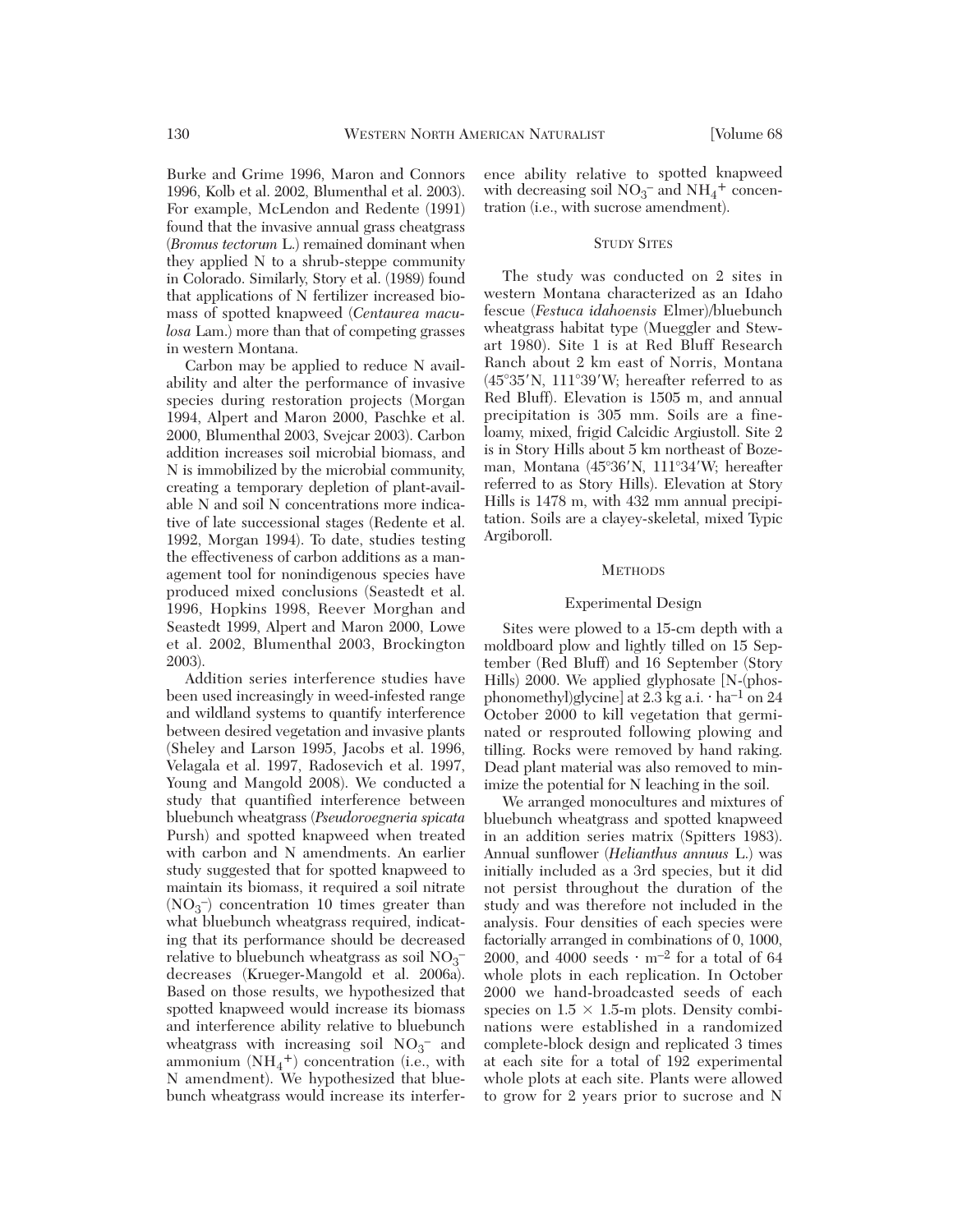TABLE 1. Treatment application dates in 2003 for Red Bluff and Story Hills.

| Treatment     | Red Bluff | Story Hills |  |
|---------------|-----------|-------------|--|
| Sucrose and N | 27 April  | 28 April    |  |
| Sucrose       | 12 May    | 14 May      |  |
| Sucrose and N | 27 May    | 28 May      |  |
| Sucrose       | 09 June   | 12 June     |  |
| Sucrose and N | 25 June   | 26 June     |  |

amendments. During 2001 and 2002, 2% glyphosate solution was wiped onto nonseeded species in an attempt to maintain desired combinations.

In April 2003 we divided each whole plot in the addition series matrix into 3 subplots. Nitrogen was applied to a randomly chosen subplot in each whole plot (N amended). Sucrose was applied to a 2nd subplot in each plot (sucrose amended). The remaining subplot of each plot was not amended and considered a control (control). The N amendment consisted of 112 kg  $N \cdot ha^{-1}$  applied as granular ammonium nitrate  $(NH<sub>4</sub>NO<sub>3</sub>)$  in 3 increments every 30 days (Table 1). Sucrose was applied approximately every 14 days at 100 g C  $\cdot$  m<sup>-2</sup> (Table 2), based upon data provided by Brockington (2003). We hand-broadcasted both chemicals on the soil surface of each subplot.

#### Sampling

We sampled plant density and biomass of bluebunch wheatgrass and spotted knapweed in mid-July 2003. Density of plants and grass tillers was determined by counting the number of plants or grass tillers in a 30-cm  $\times$  130cm frame placed randomly on the ground within each subplot. Biomass was determined by clipping and separating species within the frame used for counting density. Clipped samples were dried at 60°C for 48 hours and weighed.

Concurrent with plant sampling, we collected three 2-cm-wide soil cores from within the area where plants were sampled to a depth of 12–15 cm from each subplot. We composited subsamples for inorganic nitrogen analyses. Soil samples were dried at 42°C and sieved through a 2-mm screen prior to chemical analyses. Inorganic soil nitrogen (NO3 – and  $NH_4^+$ ) was determined on 1 M KCl extracts from soil (5 g soil:50 mL extractant). Aliquots of filtered extracts were analyzed for  $NO_3^-$  and  $NH_4^+$  using Cd reduction and

salicylate colorimetric methods, respectively (Mulvaney 1996).

At Red Bluff we sampled all 3 replications. At Story Hills we sampled 2 replications and left the 3rd replication undisturbed for future sampling and quantification of long-term community dynamics.

## Statistical Analysis

REGRESSION ANALYSIS.—Multiple linear re gression models were fit using densities of bluebunch wheatgrass and spotted knapweed as the independent variable and biomass of bluebunch wheatgrass or spotted knapweed as the dependent variable (Spitters 1983). Density and biomass of bluebunch wheatgrass and spotted knapweed from those plots that initially contained annual sunflower were included in the models of the following form:

bluebunch wheatgrass:

$$
y_{\rm b} = \beta_{\rm b0} + \beta_{\rm bb} N_{\rm b} + \beta_{\rm bs} N_{\rm s}
$$
\n
$$
\text{spotted knapweed: } y_{\rm s} = \beta_{\rm s0} + \beta_{\rm ss} N_{\rm s} + \beta_{\rm sb} N_{\rm b} \,,
$$

where  $y<sub>b</sub>$  is bluebunch wheatgrass mean biomass per plant, *y*<sup>s</sup> is spotted knapweed mean biomass per plant,  $N_b$  is bluebunch wheatgrass density,  $N_{\rm s}$  is spotted knapweed density, and  $\beta_{b0}$ ,  $\beta_{s0}$ ,  $\beta_{b\}$ ,  $\beta_{ss}$ ,  $\beta_{bs}$ ,  $\beta_{sb}$  are regression coefficients. The regression coefficients are interpreted as  $\beta_{b0}$  and  $\beta_{s0}$  = biomass of an individual bluebunch wheatgrass or spotted knapweed plant grown in isolation,  $\beta_{\text{bb}}$  and  $\beta_{\text{ss}}$ = intensity of intraspecific interference, and  $\beta_{\text{bs}}$  and  $\beta_{\text{sb}}$  = intensity of interspecific interference. Data from each treatment were fit to the model to generate regression coefficients for each treatment at both sites (SAS Institute Inc. 1990). Models for each treatment from Red Bluff included 192 observations (64  $\times$  3 replications) while those from Story Hills included 128 observations (64  $\times$  2 replications).

Slopes of the regressions were compared between treatments by calculating variance ratios using the equation

Variance ratioi = [(RSSi – RSS1) / (dfi – df1)] / (RSS1 / df1) ,

where  $RSS<sub>i</sub>$  is the residual sums of squares from pooling data from the 2 treatments being compared,  $RSS<sub>1</sub>$  is the residual sums of squares of 1 treatment plus the residual sums of squares of the other treatment,  $df_i$  is the error degrees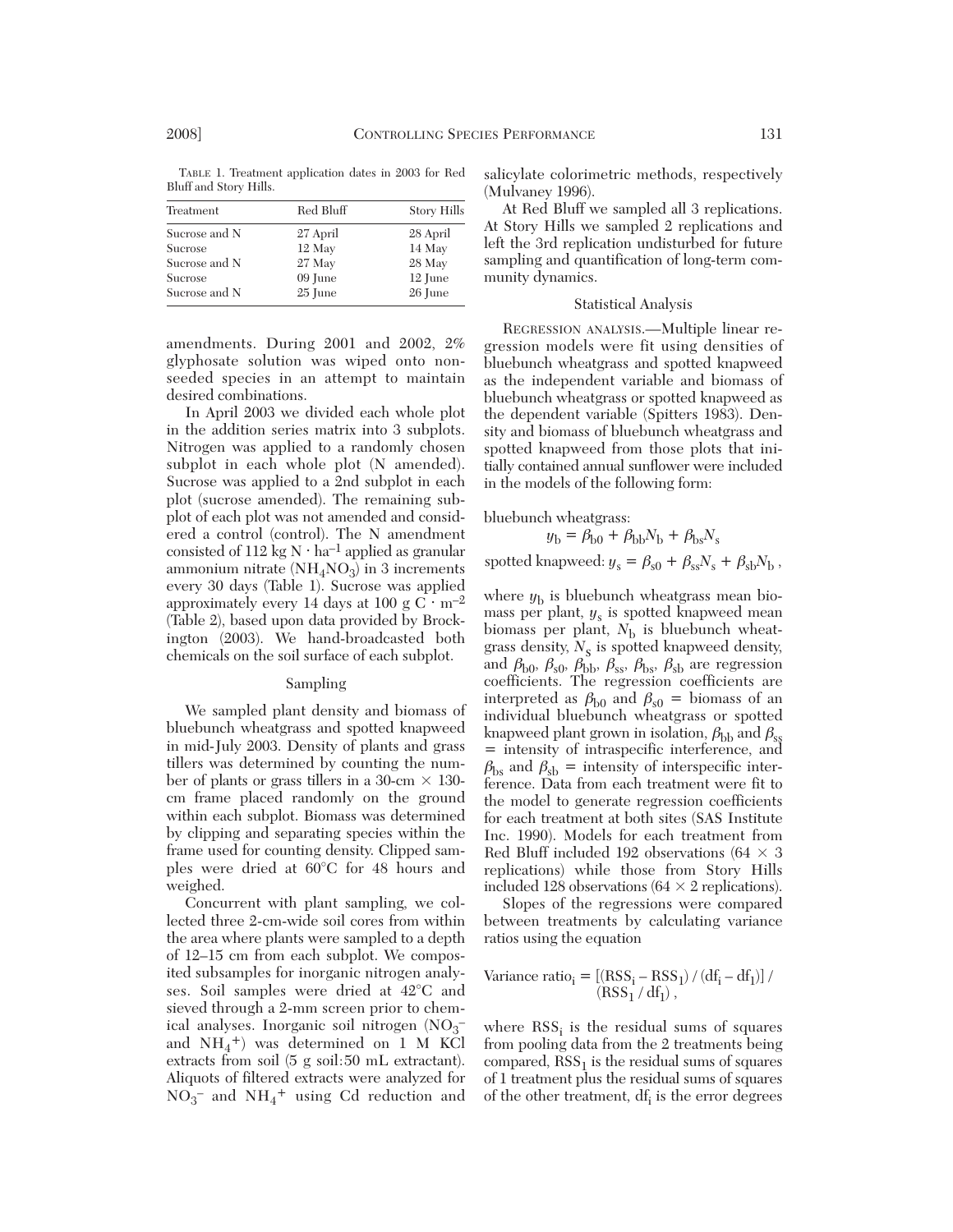TABLE 2. Regression analysis for the prediction of bluebunch wheatgrass biomass (mg ⋅ tiller–1) at Story Hills<sup>a</sup>.  $\beta_{b0}$  = mean biomass of an individual bluebunch wheatgrass tiller grown in isolation,  $\beta_{bb}$  = effect of bluebunch wheatgrass density on bluebunch wheatgrass biomass per tiller,  $\beta_{\rm bs} =$  effect of spotted knapweed density on bluebunch wheatgrass biomass per tiller. Numbers in parentheses are standard errors for coefficients that were significantly different from zero  $(P = 0.05)$ ; NS = not significant.

| Treatment | Þьo       | Þъь         | $p_{bs}$      | $\beta_{\rm bb}/\beta_{\rm bs}$ |      |
|-----------|-----------|-------------|---------------|---------------------------------|------|
| Control   | 7.0(10.0) | 0.04(0.01)  | $-0.09(0.04)$ | 0.44                            | 0.27 |
| Nitrogen  | 9.0(10.0) | $0.01$ (NS) | $-0.19(0.06)$ | $5.0 \times 10^{-4}$            | 0.16 |
| Sucrose   | 8.0(10.0) | $0.02$ (NS) | $-0.08(0.04)$ | $1.3 \times 10^{-3}$            | 0.07 |

<sup>a</sup>Comparison of slopes: *F* = 1.31 (control vs. N), 0.63 (control vs. sucrose), 0.70 (N vs. sucrose); critical  $F_{(0.05, 5, 137)} \geq 2.21$  for rejecting the null hypothesis.

of freedom from the pooled treatments, and  $df_1$  is the error degrees of freedom of 1 treatment plus the error degrees of freedom for the other treatment. A variance ratio larger than the critical  $F_{(\alpha, d\text{f numerator}, d\text{f denominator})}$  value rejects the null hypothesis that the slopes are the same (Ratkowski 1983).

The ratio of the intra- to interspecific interference coefficient was used to determine the relative influence of each species on the response variable. For example, if  $\beta_{\rm bb}/\beta_{\rm bs} = 2$ , then the density of bluebunch wheatgrass has twice as much influence on bluebunch wheatgrass biomass as spotted knapweed density has on bluebunch wheatgrass biomass. Zero was used for all nonsignificant coefficients and a constant of 0.0001 was used for ratio calculations (Roush 1988, Jacobs et al. 1996). The  $[\beta_{\rm bb}:\beta_{\rm bs}/\beta_{\rm ss}\beta_{\rm sb}]$  double ratio was used to determine partitioning of resources between species (Spitters 1983). Deviations from unity (1.0) indicated increased resource partitioning (niche differentiation).

PLANT AVAILABLE SOIL N CONCENTRATION AND SPECIES BIOMASS.—We used a mixed model to determine the effects of site, replication, and soil amendment (control, nitrogen, and sucrose) on soil  $NO_3^-$  and  $NH_4^+$  concentrations (SAS Institute, Inc. 2006). Soil amendment was treated as a fixed factor and site and replication were treated as random factors. We also analyzed bluebunch wheatgrass and spotted knapweed absolute biomass with PROC MIXED in a similar manner to soil inorganic N concentration. Each subplot within a replication was included as an observation for analysis, making a total of 576 at Red Bluff and 384 observations at Story Hills across soil amendment treatments. Soil NO<sub>3</sub><sup>-</sup> was reciprocal transformed to normalize the data and homogenize variances. Nontransformed means are presented.

#### **RESULTS**

## Regression Analysis

Regression analysis provided significant models for predicting bluebunch wheatgrass biomass per plant at Story Hills (*P* < 0.01 control,  $P < 0.01$  N amended,  $P = 0.03$  sucrose amended), but not at Red Bluff (*P* = 0.07 control,  $P = 0.38$  N amended,  $P = 0.49$  sucrose amended). Models for predicting spotted knap weed biomass per plant were significant for all treatments at both sites  $(P < 0.01)$ .

Bluebunch wheatgrass density at Story Hills influenced its biomass in the control only, and the effect was positive (Table 2). Spotted knapweed density negatively influenced bluebunch wheatgrass biomass in the control and amended plots. Based upon this model, every increase of 10 spotted knapweed plants decreased blue bunch wheatgrass biomass per tiller by 1–2 mg. The adjusted  $r^2$  for the models ranged from 0.07 to 0.27. Soil amendments had no effect on the slopes of the regressions.

Spotted knapweed biomass per plant was negatively influenced by spotted knapweed density in the control and with soil amendments at both sites (Table 3). The negative influence of spotted knapweed density on its biomass was nearly 10 times greater at Story Hills than at Red Bluff. At Red Bluff an increase of 1 spotted knapweed plant was associated with a 4–6-mg decrease in spotted knapweed biomass per plant across treatments. At Story Hills an increase of 1 spotted knapweed plant was associated with a 20–30 mg decrease in spotted knapweed biomass per plant across treatments. Bluebunch wheatgrass density influenced spotted knapweed biomass in the control and N-amended plots at Red Bluff, where an increase of 3 to 6 bluebunch wheatgrass tillers decreased spotted knapweed biomass by 1 mg. Adjusted *r*2's for Red Bluff were 0.17–0.22 and 0.24–0.32 for Story Hills.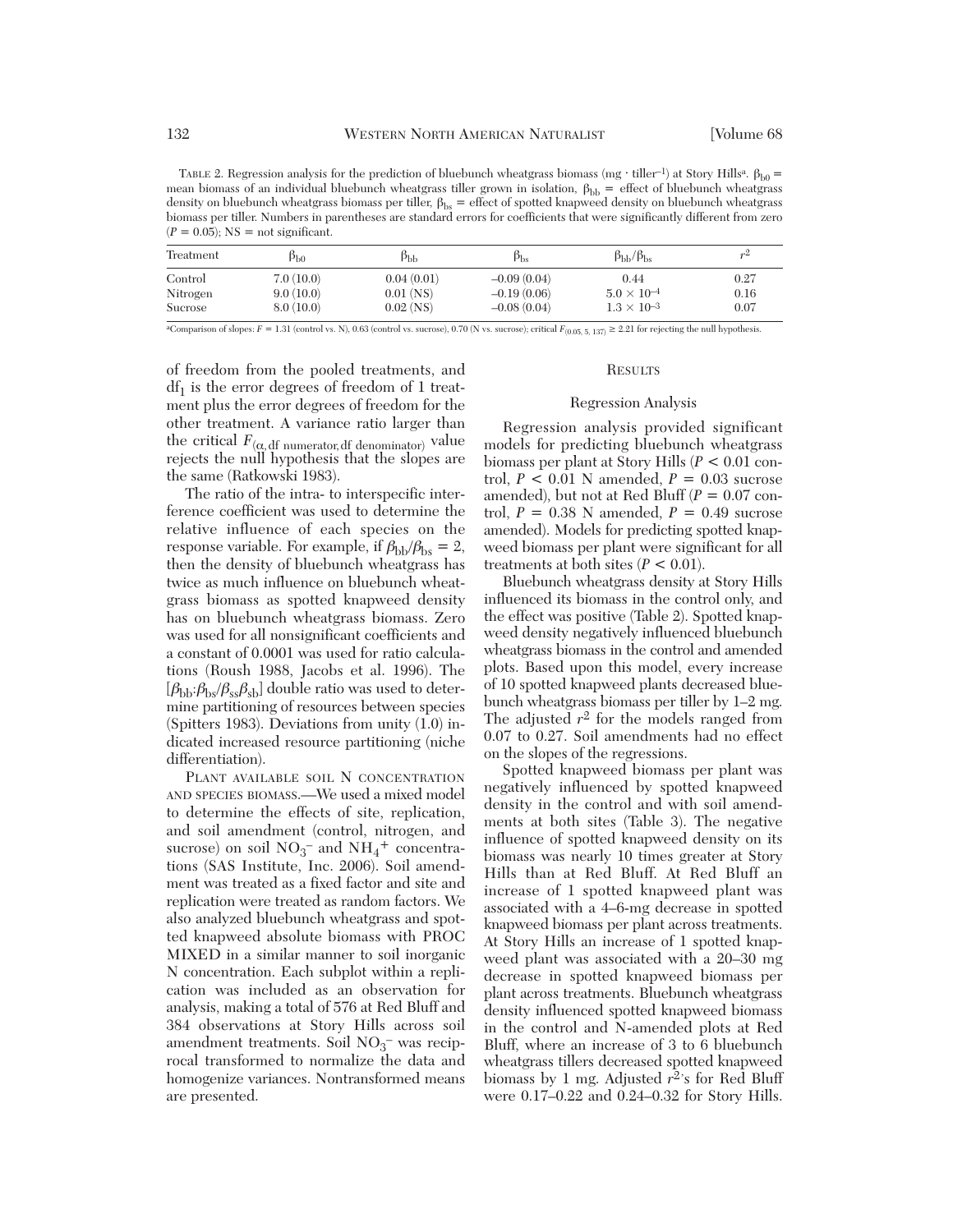TABLE 3. Regression analysis for the prediction of spotted knapweed biomass (mg ⋅ plant<sup>-1</sup>) at Red Bluff<sup>a</sup> and Story Hills<sup>b</sup>. β<sub>s0</sub> = mean biomass of an individual spotted knapweed plant grown in isolation, β<sub>ss</sub> = effect of spotted knapweed density on spotted knapweed biomass per plant,  $\beta_{sb}$  = effect of bluebunch wheatgrass density on spotted knapweed biomass per plant. Numbers in parentheses are standard errors for coefficients that were significantly different from zero  $(P = 0.05)$ ; NS = not significant.

| Treatment   | $\beta_{s0}$ | $\beta_{ss}$ | $\beta_{sb}$ | $\beta_{ss}/\beta_{sh}$ | $r^2$ |
|-------------|--------------|--------------|--------------|-------------------------|-------|
| Red Bluff   |              |              |              |                         |       |
| Control     | 2880 (350)   | $-3.8(1.0)$  | $-5.7(3.0)$  | 0.67                    | 0.17  |
| Nitrogen    | 3560 (363)   | $-4.7(1.0)$  | $-3.3(2.0)$  | 1.42                    | 0.22  |
| Sucrose     | 3490 (393)   | $-5.8(1.0)$  | $-3.4$ (NS)  | $5.8 \times 10^{4}$     | 0.18  |
| Story Hills |              |              |              |                         |       |
| Control     | 8800 (788)   | $-17.7(3.0)$ | $-3.4$ (NS)  | $1.8 \times 10^5$       | 0.32  |
| Nitrogen    | 11900 (1179) | $-31.4(6.0)$ | $-6.4$ (NS)  | $3.1 \times 10^5$       | 0.24  |
| Sucrose     | 8090 (802)   | $-16.9(2.0)$ | $-1.3$ (NS)  | $1.7 \times 10^5$       | 0.24  |

<sup>a</sup>Comparison of slopes:  $F = 1.46$  (control vs. N), 0.72 (control vs. sucrose), 0.79 (N vs. sucrose); critical  $F_{(0.05, 3, 163)} \ge 2.60$  for rejecting null hypothesis.<br><sup>b</sup>Comparison of slopes:  $F = 2.00$  (control vs. N), 0  $F_{(0.10, 3, 183)} \geq 2.13.$ 

The slopes of the regressions were not affected by soil amendments at either site (Table 3). However at Story Hills the slope of the N- and sucrose-amended regressions differed at the  $\alpha$  $= 0.10$  level.

Ratios of interference coefficients clearly demonstrate that spotted knapweed density influenced spotted knapweed biomass more than bluebunch wheatgrass density influenced spotted knapweed biomass (Table 3). This in fluence was especially large at Story Hills, where the density of spotted knapweed was almost 200–300 times more influential than bluebunch wheatgrass density in determining spotted knapweed biomass per plant. The relative influence of spotted knapweed was greatest when N was added.

The  $[\beta_{\rm bb}:\beta_{\rm bs}/\beta_{\rm ss}\beta_{\rm sb}]$  double ratio used to determine partitioning of resources between species was calculated at Story Hills where significant models were available for both species. Strong deviations from unity occurred in all treatments. Double ratios equaled  $2.4 \times$  $10^{-6}$ ,  $1.6 \times 10^{-9}$ , and  $7.6 \times 10^{-10}$  for the control, N-amended, and sucrose-amended models, respectively, suggesting strong resource partitioning (i.e., niche partitioning) between bluebunch wheatgrass and spotted knapweed.

#### Absolute Biomass

Absolute biomass differed between sites (*P* ≤ 0.01). Absolute biomass was lower at Red Bluff than at Story Hills. Spotted knapweed absolute biomass was 359.8 g ⋅ m–2 at Red Bluff and  $487.2 \text{ g} \cdot \text{m}^{-2}$  at Story Hills. Bluebunch wheatgrass absolute biomass was  $3.2 \text{ g} \cdot \text{m}^{-2}$  at Red Bluff and  $27.1 g \cdot m^{-2}$  at Story Hills.

Soil amendments affected absolute biomass of spotted knapweed at both sites  $(P < 0.01)$ , but bluebunch wheatgrass absolute biomass remained unaffected  $(P = 0.69)$ . Across sites the N treatment resulted in more spotted knapweed biomass than the sucrose-amended treatment and the control, which did not differ from one another. At Red Bluff spotted knapweed biomass was highest in the N-amended (441.1  $g \cdot m^{-2}$ ) and lowest in the sucroseamended (310.5 g · m<sup>-2</sup>) and control (327.8 g · m–2) plots. The N amendment at Story Hills resulted in spotted knapweed biomass of 577.6 g · m<sup>-2</sup>, compared with 455.7 g · m<sup>-2</sup> in the control and 428.3  $g \cdot m^{-2}$  in the sucroseamended plots.

# Soil $\mathrm{NO_3^-}$  and  $\mathrm{NH_4}^+$  Concentrations

Soil NO<sub>3</sub><sup> $-$ </sup> differed between sites (*P* < 0.01), while soil  $NH_4$ <sup>+</sup> concentrations were similar  $(P = 0.22)$ . Averaged across all treatments, soil NO3 – was lower at Red Bluff than at Story Hills. Nitrate concentration was  $1.3 \pm 0.4$  mg  $\cdot$ kg<sup>-1</sup> at Red Bluff and  $2.3 \pm 0.4$  mg ⋅ kg<sup>-1</sup> at Story Hills. Ammonium concentration was 2.9  $\pm$  0.5 mg ⋅ kg<sup>-1</sup> at Red Bluff and 4.1  $\pm$  0.6 mg ⋅ kg–1 at Story Hills.

Soil  $NO_3^- (P < 0.01)$  and  $NH_4^+ (P < 0.01)$ concentrations were affected by amendments at both sites. At Red Bluff the N amendment increased NO<sub>3</sub><sup>–</sup> concentration from 0.04 mg ·  $kg^{-1}$  in the control to 3.82 mg ⋅ kg<sup>-1</sup>. The sucrose amendment resulted in an  $NO<sub>3</sub><sup>-</sup>$  concentration of 0.03 mg  $\cdot$  kg<sup>-1</sup>, which was lower than the N amendment but similar to the control. At Story Hills the highest  $NO<sub>3</sub><sup>-</sup>$  concentration was found in the N-amended plots (6.57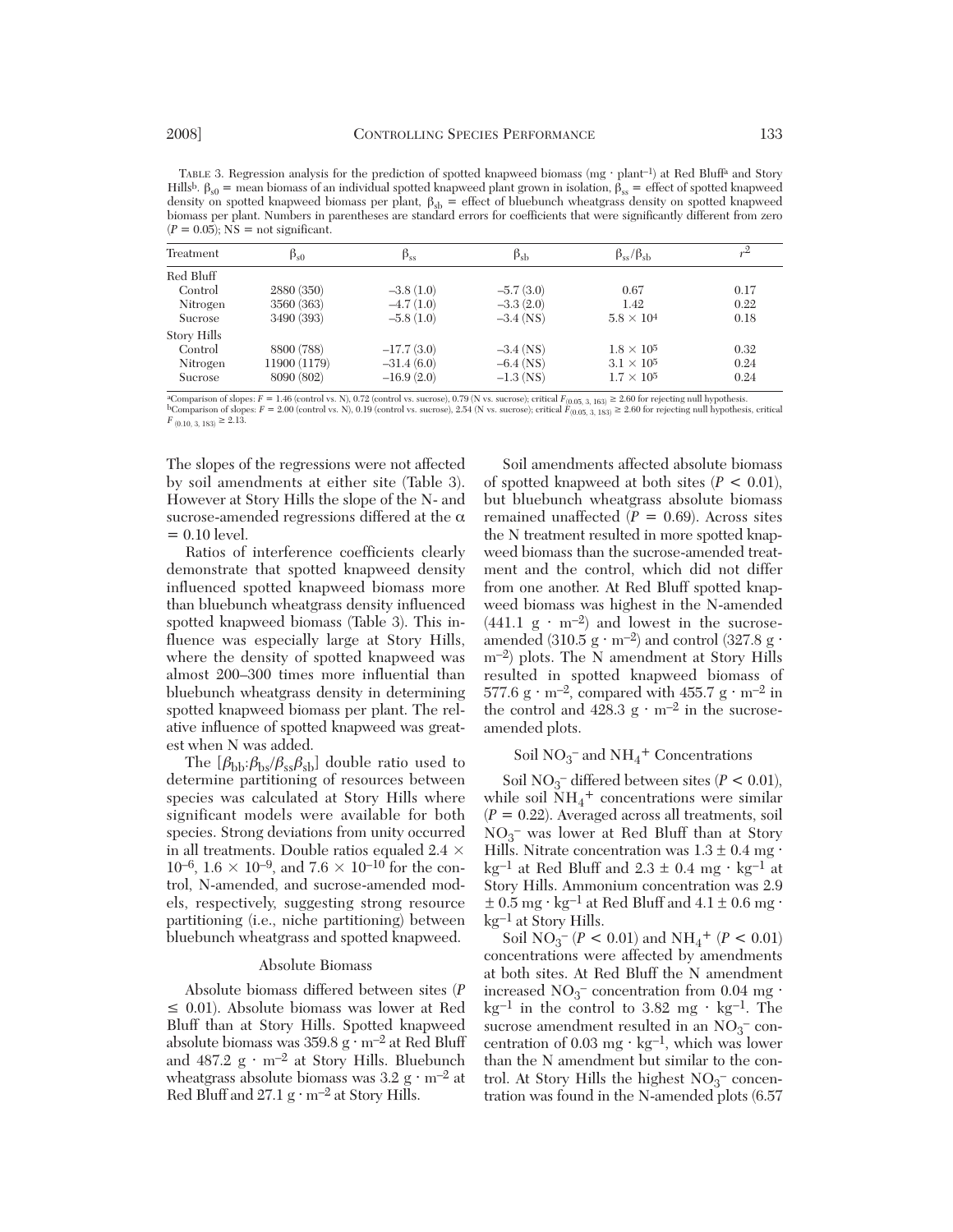mg ⋅ kg<sup>-1</sup>), followed by the control  $(0.23 \text{ mg} \cdot$ kg–1), followed by the sucrose-amended plots  $(0.11 \text{ mg} \cdot \text{kg}^{-1})$ . Averaged across both sites, the N amendment increased  $NH_4^+$  concentration to 8.22 mg  $\cdot$  kg<sup>-1</sup> compared with the control at  $1.16$  mg  $\cdot$  kg<sup>-1</sup>. The sucrose amendment (1.15 mg · kg<sup>-1</sup>) had no effect on  $NH_4^+$ concentration compared with the control.

#### **DISCUSSION**

Sucrose and N amendments did not influence plant performance as strongly as we hypothesized they would. Amending the soil with N tended toward favoring the performance of spotted knapweed at Story Hills relative to bluebunch wheatgrass, and consistently increased spotted knapweed absolute biomass as hypothesized. Our results for spotted knapweed are supported by other studies where high N availability was found to facilitate invasion by nonindigenous, weedy species (Story et al. 1989, Huenneke et al. 1990, Maron and Connors 1996, Alpert and Maron 2000, Blumenthal et al. 2003). However, spotted knapweed performance did not decrease when N availability was decreased by the sucrose treatment at Story Hills. This result lends support to the suggestion that spotted knapweed's success may be explained by its genetic variation and plasticity in N requirements; it appears to colonize disturbed sites by rapidly acquiring surplus N, and yet compete with late successional species for limited N on undisturbed sites (Blicker et al. 2002).

In contrast to spotted knapweed, bluebunch wheatgrass performance was not affected by soil amendments. Even at Story Hills where the sucrose amendment decreased soil NO<sub>3</sub><sup>-</sup> concentration below that of the control, bluebunch wheatgrass performance was not increased relative to the performance of spotted knapweed. Late successional, native species have displayed various responses to N availability. In some cases the application of N fertilizer increased late successional, native grass biomass (Owensby et al. 1972, Krueger-Mangold et al. 2004). Other studies have found an increase in late successional, native grass biomass when N availability is decreased (Paschke et al. 2000, Ewing 2002, Blumenthal et al. 2003). Nitrogen availability has also been found to have no effect on late successional, native grass biomass (Morgan 1994, Alpert and Maron

2000). Differences in response may be due to the timing or level of N addition, species composition and life form, and past and current management (Huberty et al. 1998).

In this study soil N concentration was very low. Late successional, native species accustomed to low nutrient environments often show a limited response to fluctuations in soil nutrients as a consequence of adaptations which promote conservative nutrient use, loss, and uptake (Chapin 1991, Chapin et al. 1993). In an earlier study we found that bluebunch wheatgrass maintained its biomass even when soil NO3 – concentration was less than 0.05 ppm (Krueger-Mangold et al. 2006a). In this study NO3 – concentrations were well above 0.05 ppm even when sucrose was added. Therefore, soil NO3 – concentration may not have been low enough to promote the dominance of bluebunch wheatgrass over that of spotted knapweed as we hypothesized it would. The failure of the sucrose treatment to significantly lower soil  $NO<sub>3</sub><sup>-</sup> concentration calls into question the$ applicability of carbon additions in low-nutrient, arid, and semiarid systems as a means to enhance the performance of native plants relative to invasive weeds.

The importance of interference relative to other processes that may influence dynamics between bluebunch wheatgrass and spotted knapweed, as indicated by *r*2 (Weldon and Slauson 1986), was low in this study, typically accounting for less than one-third of the variation. Spotted knapweed and bluebunch wheatgrass appeared to coexist with little interference because their niches may not have overlapped to a very large degree. This is further supported by results which suggest that intraspecific interference was more intense than interspecific interference when predicting spotted knapweed biomass. This is similar to results of Jacobs and Sheley (1999), who found that intraspecific competition was more important in determining spotted knapweed shoot weight than interspecific competition. Also, Lindquist et al. (1996) found that bluebunch wheatgrass had no effect on spotted knapweed growth when the two species were grown together.

We believe that abiotic factors influencing establishment, such as disturbance created by tilling and droughty conditions (precipitation was 70%, 52%, and 84% of 40-year average during 2001–2003, respectively; WRCC 2007) during the study, may have been more important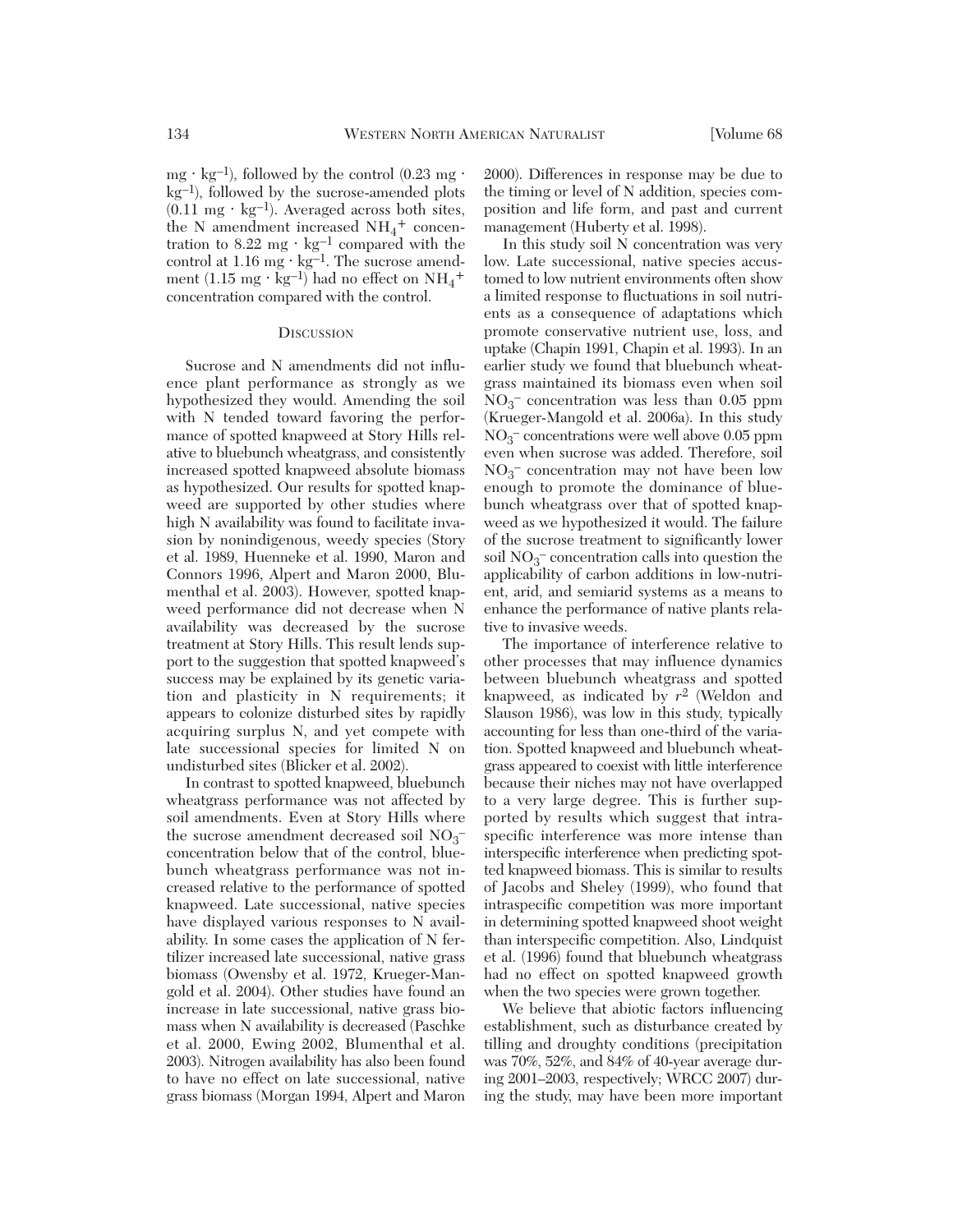than interference. Because spotted knapweed possesses traits typical of colonizing species, such as high seed production and rapid growth rate (Bazzaz 1986), it may have been favored by establishment conditions more so than bluebunch wheatgrass. Spotted knapweed may possess traits that allow it to colonize and persist even in the presence of late-seral species. For example, Blicker et al. (2002) found that spotted knapweed was capable of exploiting readily available resources following a disturbance in addition to being tolerant of low nutrient conditions. Some invaders, including spotted knapweed, exhibit a large degree of physiological plasticity which may provide some explanation of their success.

## CONCLUSIONS AND MANAGEMENT IMPLICATIONS

Our results suggest that spotted knapweed may capitalize on increases in N availability more so than the native, late-seral species bluebunch wheatgrass. Results concerning interference dynamics when soil N concentration is decreased are less clear. If soil N concentration could have been lowered even further through either increased quantities of sucrose additions or more frequent sucrose applications, bluebunch wheatgrass may have increased in dominance. Other studies suggest that the effectiveness of carbon additions and the amount of carbon necessary to decrease soil N availability vary (Morgan 1994, Wilson and Gerry 1995, Reever Morghan and Seastedt 1999, Alpert and Maron 2000, Blumenthal et al. 2003, Brockington 2003). However, inorganic soil N concentrations were already extremely low, and lowering them even further is a question of practicality. Further research on the effectiveness of carbon amendments is necessary. Efforts should focus on identifying practical sources of carbon, determining appropriate quantities and frequencies of application, longevity of effectiveness, and amount of labor involved in application (Reever Morghan and Seastedt 1999). In addition to carbon amendments, other methods of decreasing soil N concentration, such as seeding cover crops and plant litter management, should be further investigated.

Although successional management predicts that altering resource availability may be a way to influence species performance, this study

suggests this may not be as straightforward as predicted. Adding N enhanced the performance of spotted knapweed, consistent with the findings of others (Story et al. 1989, Herron et al. 2001). However, decreasing soil N availability proved difficult and even when it was lowered, spotted knapweed performance was not decreased and bluebunch wheatgrass performance was not increased. In areas currently infested with spotted knapweed, we suggest that land managers prevent activities that increase plant available N, such as direct fertilization, burning, and cultivation. During restoration of weed-infested lands, seeding a cover crop along with desirable species that will sequester N released by disturbance may facilitate establishment of late successional, desirable species (Herron et al. 2001).

#### **ACKNOWLEDGMENTS**

We wish to thank Matt Rinella for assistance in data exploration and model selection and Kim Reever Morghan, Jeremy James, and Tom Monaco for their reviews of an earlier version of this manuscript.

#### LITERATURE CITED

- ALPERT, P., AND J.L. MARON. 2000. Carbon addition as a countermeasure against biological invasion by plants. Biological Invasions 2:33–40.
- BARD, E.C., R.L. SHELEY, AND J.S. JACOBSEN. 2003. Using ecological theory to guide augmentative restoration (Montana). Ecological Restoration 21:143–144.
- BAZZAZ, F.A. 1986. Life history of colonizing plants: some demographic, genetic and physiological features. Pages 96–110 *in* H.A. Mooney and J. Drake, editors, Ecology of biological invasions of North America and Hawaii. Springer, New York.
- BLICKER, P.S., B.E. OLSON, AND R. ENGEL. 2002. Traits of the invasive *Centaurea maculosa* and two native grasses: effect of N supply. Plant and Soil 247:261– 269.
- BLUMENTHAL, D.M., N.R. JORDAN, AND M.R. RUSSELLE. 2003. Soil carbon addition controls weeds and facilitates prairie restoration. Ecological Applications 13: 605–615.
- BROCKINGTON, M.R. 2003. Soil nutrient availability as a mechanistic assessment of carbon addition and biological control of spotted knapweed (*Centaurea maculosa* Lam.). Master's thesis, Montana State University, Bozeman.
- BURKE, M.J.W., AND J.P. GRIME. 1996. An experimental study of plant community invasibility. Ecology 77:776– 790.
- CHAPIN, F.S., III. 1991. Integrated responses of plants to stress. BioScience, 41:29–36.
- CHAPIN, F.S., III, K. AUTUMN, AND F. PUGMAIRE. 1993. Evolution of suites of traits in response to environmental stress. American Naturalist 142:S78–S92.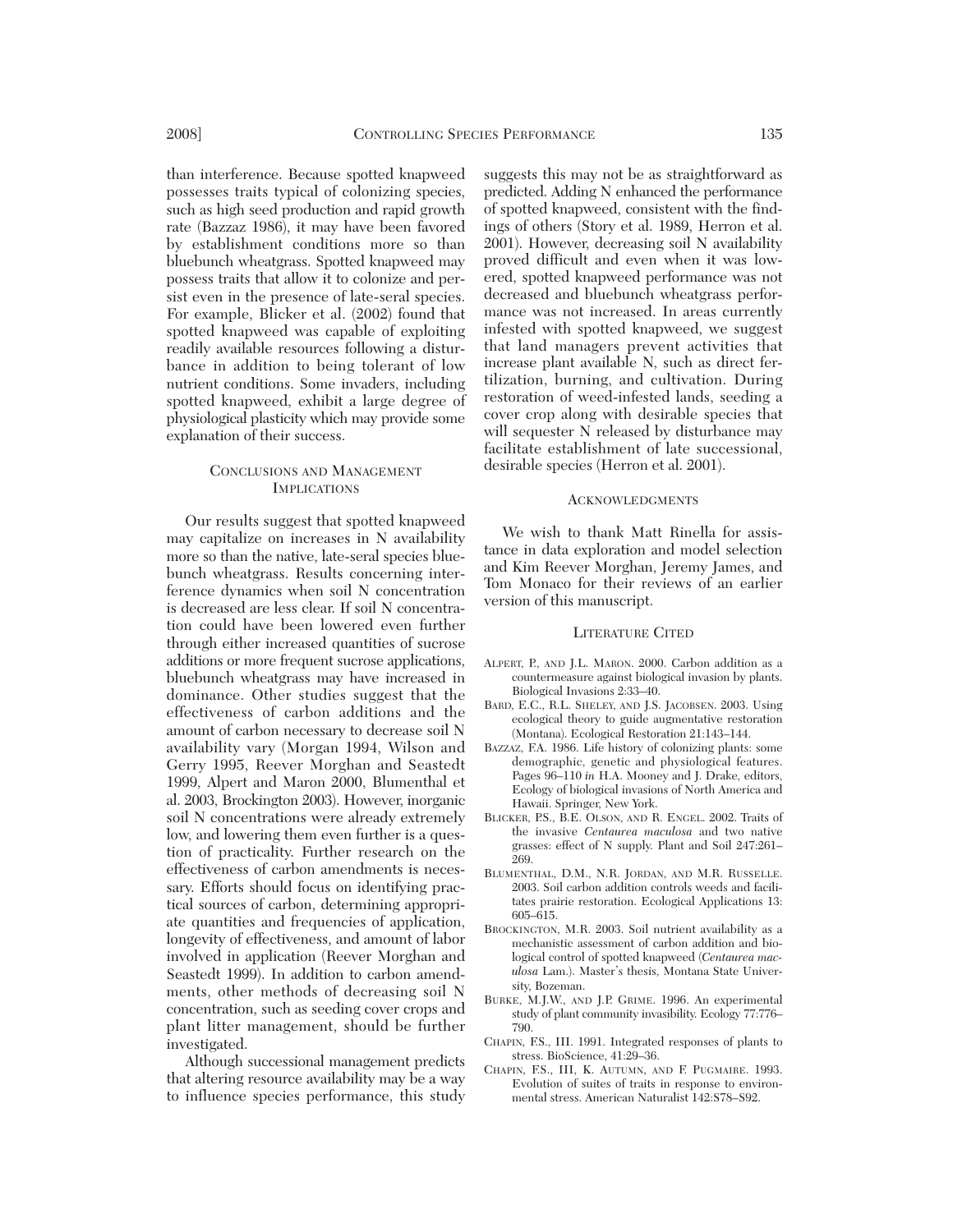- CONNELL, J.H., AND R.O. SLATYER. 1977. Mechanisms of succession in natural communities and their role in community stability and organization. American Naturalist 111:1119–1144.
- D'ANTONIO, C.M., AND P.M. VITOUSEK. 1992. Biological invasions by exotic grasses, the grass/fire cycle, and global change. Annual Review of Ecology and Systematics 23:63–87.
- DAVIS, M.A., J.P. GRIME, AND K. THOMPSON. 2000. Fluctuating resources in plant communities: a general theory of invasibility. Journal of Ecology 88:528–534.
- EWING, K. 2002. Effects of initial site treatments on early growth and three-year survival of Idaho fescue. Restoration Ecology 10:282–288.
- GERLACH, J.D., AND K. RICE. 1996. *Centaurea solstitialis* threatens California's ecosystems. Bulletin of the Ecological Society of America 77:160.
- HERRON, G.I., R.L. SHELEY, B.D. MAXWELL, AND I.S. JACOBSEN. 2001. Influence of nutrient availability on the interaction between *Centaurea maculosa* and *Pseudoro egeneria spicata.* Restoration Ecology 9:326– 331.
- HOPKINS, A.A. 1998. Reverse fertilization experiment produces mixed results in semi-arid environment (Colorado). Restoration and Management Notes 16:84–85.
- HUBERTY, L.E., K.L. GROSS, AND C.J. MILLER. 1998. Effects of nitrogen addition on successional dynamics and species diversity in Michigan old-fields. Journal of Ecology 86:794–803.
- HUENNEKE, L.F., S.P. HAMBURG, R. KOIDE, H.A. MOONEY, AND P.M. VITOUSEK. 1990. Effects of soil resources on plant invasion and community structure in Californian serpentine grassland. Ecology 71:478–491.
- HUSTON, M. 1979. A general hypothesis of species diversity. American Naturalist 113:81–101.
- JACOBS, J.S., AND R.L. SHELEY. 1999. Competition and niche partitioning among *Pseudoroegneria spicata, Hedysarum boreale,* and *Centaurea maculosa.* Great Basin Naturalist 59:175–181.
- JACOBS, J.S., R.L. SHELEY, AND B.D. MAXWELL. 1996. Effect of *Sclerotinia sclerotiorum* on the interference between bluebunch wheatgrass (*Agropyron spicatum*) and spotted knapweed (*Centaurea maculosa*). Weed Technology 10:13–21.
- KRUEGER-MANGOLD, J., R. SHELEY, AND R. ENGEL. 2006a. Can R\* predict invasion in semi-arid grasslands? Biological Invasions 8:1343–1354.
- KRUEGER-MANGOLD, J., R. SHELEY, R. ENGEL, J. JACOB-SEN, T. SVEJCAR, AND C. ZABINSKI. 2004. Identification of the limiting resource within a semi-arid plant association. Journal of Arid Environments 58:309–320.
- KRUEGER-MANGOLD, J., R. SHELEY, AND T. SVEJCAR. 2006b. Toward ecologically-based invasive plant management on rangeland. Weed Science 54:597–605.
- LACEY, J.R., C.B. MARLOW, AND J.R. LANE. 1989. Influence of spotted knapweed (*Centaurea maculosa*) on surface runoff and sediment yield. Weed Technology 3:627–631.
- LEJEUNE, K.D., AND T.R. SEASTEDT. 2001. *Centaurea* species: the forb that won the West. Conservation Biology 15:1568–1574.
- LINDQUIST, J.L., B.D. MAXWELL, AND T. WEAVER. 1996. Potential for controlling the spread of *Centaurea maculosa* with grass competition. Great Basin Naturalist 56:267–271.
- LOWE, P.N., W.K. LAUENROTH, AND I.C. BURKE. 2002. Effects of nitrogen availability on the growth of native

grasses and exotic weeds. Journal of Range Management 55:94–98.

- LUKEN, J.O. 1990. Directing ecological succession. Chapman and Hall, New York.
- MARON, J.L., AND P.G. CONNORS. 1996. A native nitrogenfixing shrub facilitates weed invasion. Oecologia 105:302–312.
- MCLENDON, T., AND E.F. REDENTE. 1991. Nitrogen and phosphorus effects on secondary succession dynamics on a semi-arid sagebrush site. Ecology 72:2016–2024.
- MILCHUNAS, D.G., AND W.K. LAUENROTH. 1995. Inertia in plant community structure: state changes after cessation of nutrient-enrichment stress. Ecological Applications 5:452–458.
- MORGAN, J.P. 1994. Soil impoverishment. Restoration and Management Notes 12(1):55–56.
- MUEGGLER, W.F., AND W.L. STEWART. 1980. Grassland and shrubland habitat types of western Montana. USDA Forest Service, General Technical Report INT-66, Ogden, UT.
- MULVANEY, R.L. 1996. Nitrogen-inorganic forms. Pages 1123–1184 i*n* D.L. Sparks, editor, Methods of soil analysis. Part 3, Chemical methods. SSSA Book Series 5. Madison, WI.
- [NISC] NATIONAL INVASIVE SPECIES COUNCIL. 2001. Meeting the invasive species challenge: National Invasive Species Management Plan.
- OLSON, B.E. 1999. Impacts of noxious weeds on ecologic and economic systems. Pages 19–36 *in* R.L. Sheley and J.K. Petroff, editors, Biology and management of noxious rangeland weeds. Oregon State University Press, Corvallis.
- OWENSBY, C.E., R.M. HYDE, AND K.L. ANDERSON. 1972. Effects of clipping and supplemental nitrogen and water on loamy upland bluestem range. Journal of Range Management 23:341–346.
- PASCHKE, M.W., T. MCLENDON, AND E.F. REDENTE. 2000. Nitrogen availability and old-field succession in a shortgrass steppe. Ecosystems 3:144–158.
- PICKETT, S.T.A., S.L. COLLINS, AND J.J. ARMESTO. 1987. Models, mechanisms and pathways of succession. Botanical Review 53:335–371.
- RADOSEVICH, S.R., J. HOLT, AND C. GHERSA. 1997. Weed ecology. 2nd edition. John Wiley & Sons, Inc., New York.
- RATKOWSKI, D.A. 1983. Nonlinear regression modeling: a unified practical approach. Marcel Dekker, Inc., New York.
- REDENTE, E.F., J.E. FRIEDLANDER, AND T. MCLENDON. 1992. Response of early and late semiarid seral species to nitrogen and phosphorus gradients. Plant and Soil 140:127–135.
- REEVER MORGHAN, K.J., AND T.R. SEASTEDT. 1999. Effects of soil nitrogen reduction on nonnative plants in restored grasslands. Restoration Ecology 7:51–55.
- ROUSH, M.L. 1988. Models of a four-species annual weed community: growth, competition, and community dynamics. Doctoral dissertation, Oregon State University, Corvallis.
- SAS INSTITUTE, INC. 2006. SAS. Version 9.1.3. Cary, NC.
- SEASTEDT, T.R., P.A. DUFFY, AND J.N. KNIGHT. 1996. Reverse fertilization experiment produces mixed results (Colorado). Restoration and Management Notes 14:64.
- SHELEY, R.L., AND L.L. LARSON. 1995. Interference between cheatgrass and yellow starthistle at three soil depths. Journal of Range Management 48:392–397.